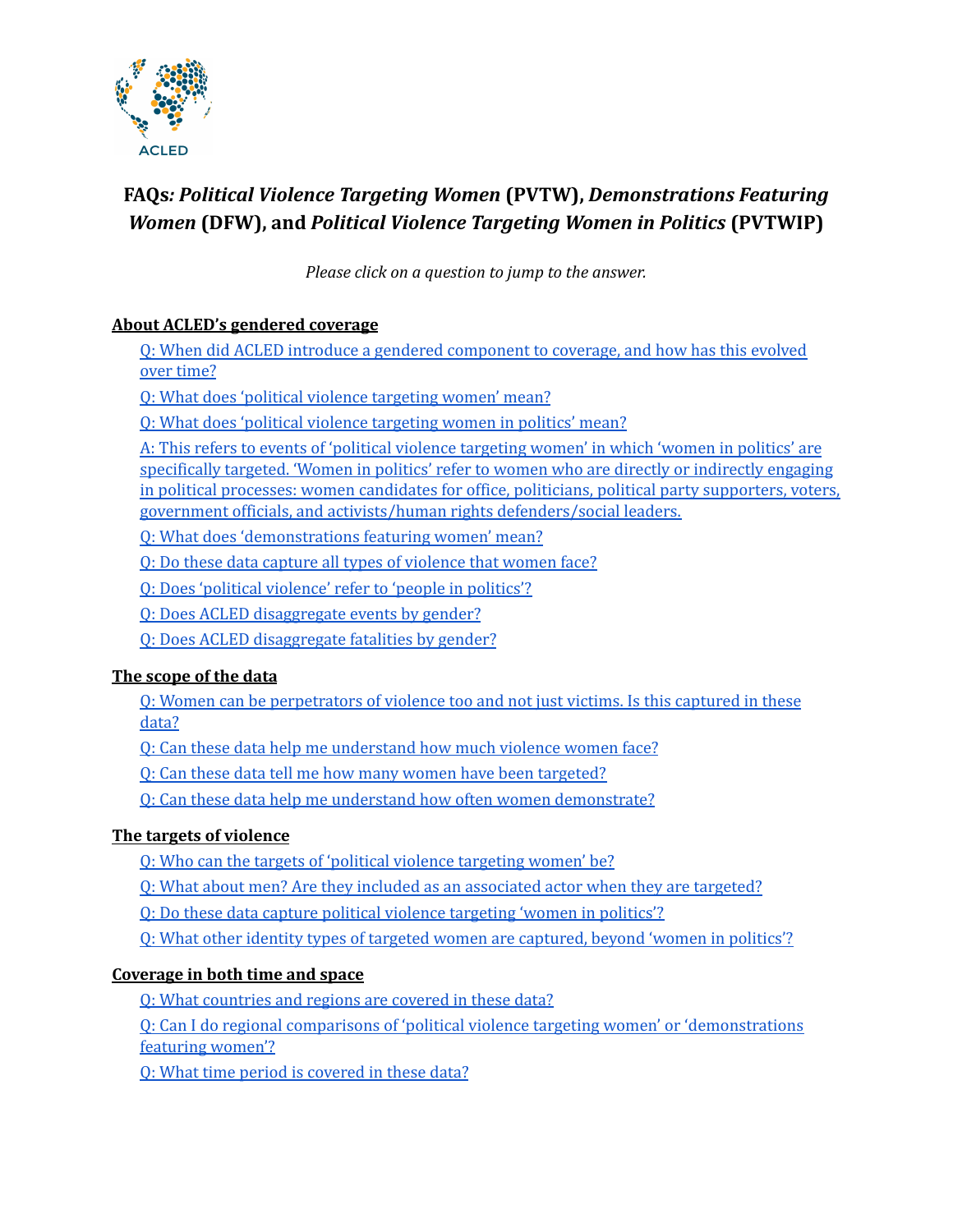#### **Data [accessibility](#page-7-4)**

Q: How do I [determine](#page-7-5) which ACLED events are 'political violence targeting women', or ['demonstrations](#page-7-5) featuring women', or 'political violence targeting women in politics'?

Q: How can I [access](#page-8-0) these data?

Q: How often are data [updated?](#page-8-1)

Q: How do I cite [these](#page-8-2) data?

#### **[Other](#page-8-3)**

Q: How can I help improve ACLED's coverage of political violence [targeting](#page-8-4) women and/or [demonstrations](#page-8-4) featuring women?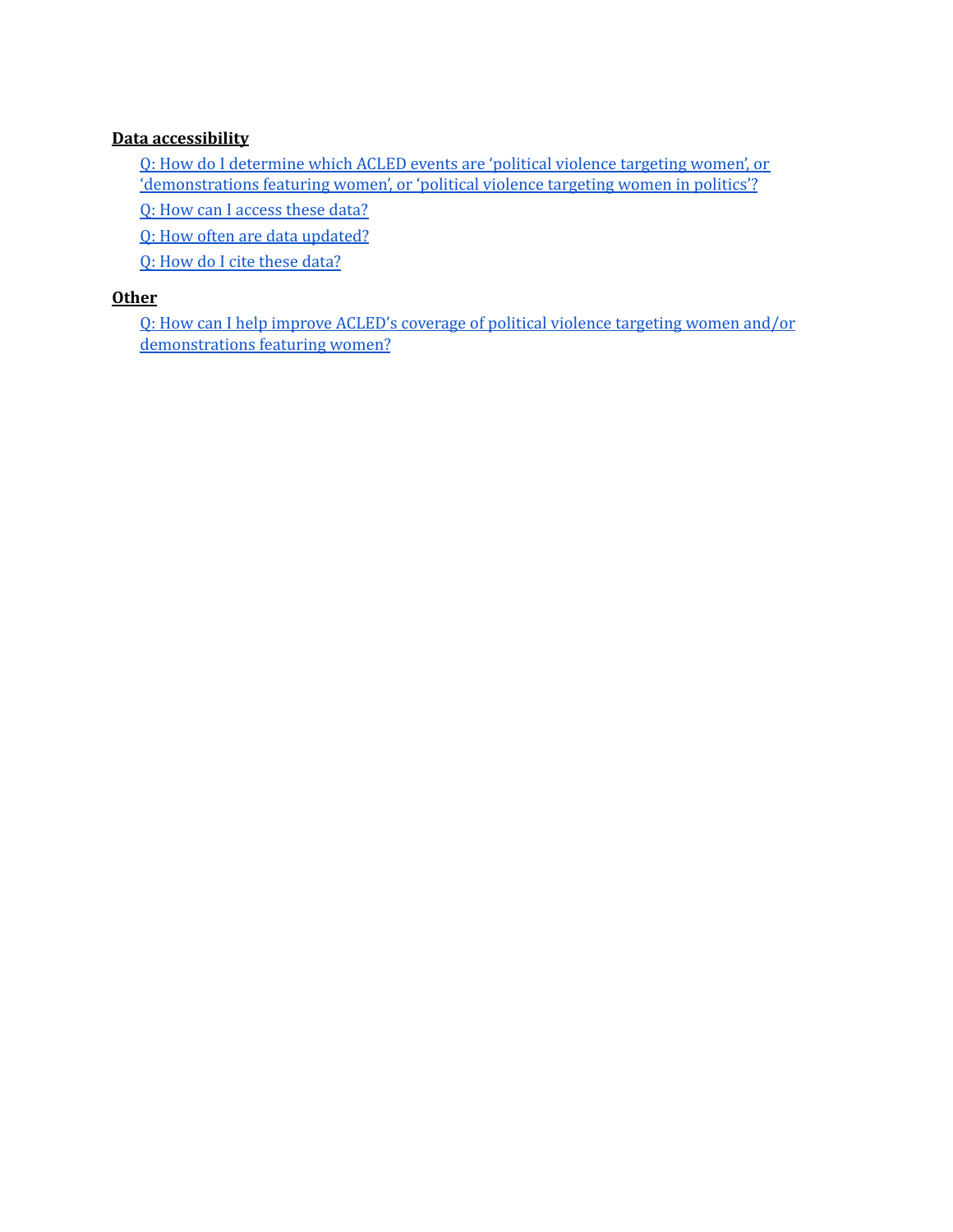# <span id="page-2-0"></span>*About ACLED's gendered coverage*

# <span id="page-2-1"></span>**Q: When did ACLED introduce a gendered component to coverage, and how has this evolved over time?**

**A:** In May 2019, ACLED first introduced gendered *associated actors* in the data, and [an](https://acleddata.com/2019/05/29/terribly-and-terrifyingly-normal-political-violence-targeting-women/) [accompanying](https://acleddata.com/2019/05/29/terribly-and-terrifyingly-normal-political-violence-targeting-women/) report, in partnership with the Robert Strauss Center for [International](https://www.strausscenter.org/) Security and Law at the [University](https://www.strausscenter.org/) of Texas at Austin. This initial launch introduced 'women' as an *associated actor* in ACLED data*,* allowing users to capture 'political violence targeting women' and 'demonstrations featuring women' across four geographic regions (*more on those below*). Since the end of the project with the Strauss Center, ACLED coverage has expanded to include nearly every other region of the world, in line with ACLED's concurrent geographic expansions.<sup>1</sup> In December 2021, ACLED introduced stylized tags capturing the identity types of targeted women, specifically 'women in politics', alongside an [accompanying](https://acleddata.com/2021/12/01/violence-targeting-women-in-politics-trends-in-targets-types-and-perpetrators-of-political-violence) report, allowing users to capture 'political violence targeting women in politics' (*more on that below*).

#### <span id="page-2-2"></span>**Q: What does 'political violence targeting women' mean?**

**A:** Women are coded as the main victims only in events when the victim(s) are composed entirely of women/girls, majority women/girls, or if the primary target was a woman/girl (e.g. a woman politician attacked alongside two men bodyguards). These events refer to cases of direct targeting, and are coded under the *event type* 'Violence against civilians' with *sub-event type* 'Attack', 'Abduction/forced disappearance', or 'Sexual violence', or under *event type* 'Riots' with *sub-event type* 'Mob violence'. Events in which women are killed alongside men, for example, are not categorized as such. In cases of women being targeted through 'Explosions/Remote violence', when targeting has the potential of being more random, this rule is applied more conservatively. Cases such as an airstrike killing 3 women and 1 man would therefore not be coded as having 'targeted women'. However, such events where the targeting is clearly directed at women/girls are included (e.g. a remote explosive targeting a girls' school, or a grenade thrown at a woman politician). These are cases in which we assume that women have been targeted because of their gender.

#### <span id="page-2-3"></span>**Q: What does 'political violence targeting women in politics' mean?**

**A:** This refers to events of 'political violence targeting women' in which 'women in politics' are specifically targeted. 'Women in politics' refer to women who are directly or indirectly engaging in political processes: women candidates for office, politicians, political party supporters, voters, government officials, and activists/human rights defenders/social leaders.

#### <span id="page-2-5"></span><span id="page-2-4"></span>**Q: What does 'demonstrations featuring women' mean?**

A: Demonstrations featuring women are those where demonstrators are made up entirely by women or a majority of women (e.g. a gathering of mothers of prisoners), a women's group (e.g. Women of Zimbabwe Arise [WOZA]), or are organized around women's rights or issues specifically

 $<sup>1</sup>$  ACLED currently covers the entire world, with the exception of Canada and Oceania. Data for these</sup> remaining regions will be released in early 2022, bringing ACLED to full global coverage. See our current list of country and time period coverage [here.](https://acleddata.com/download/4404/)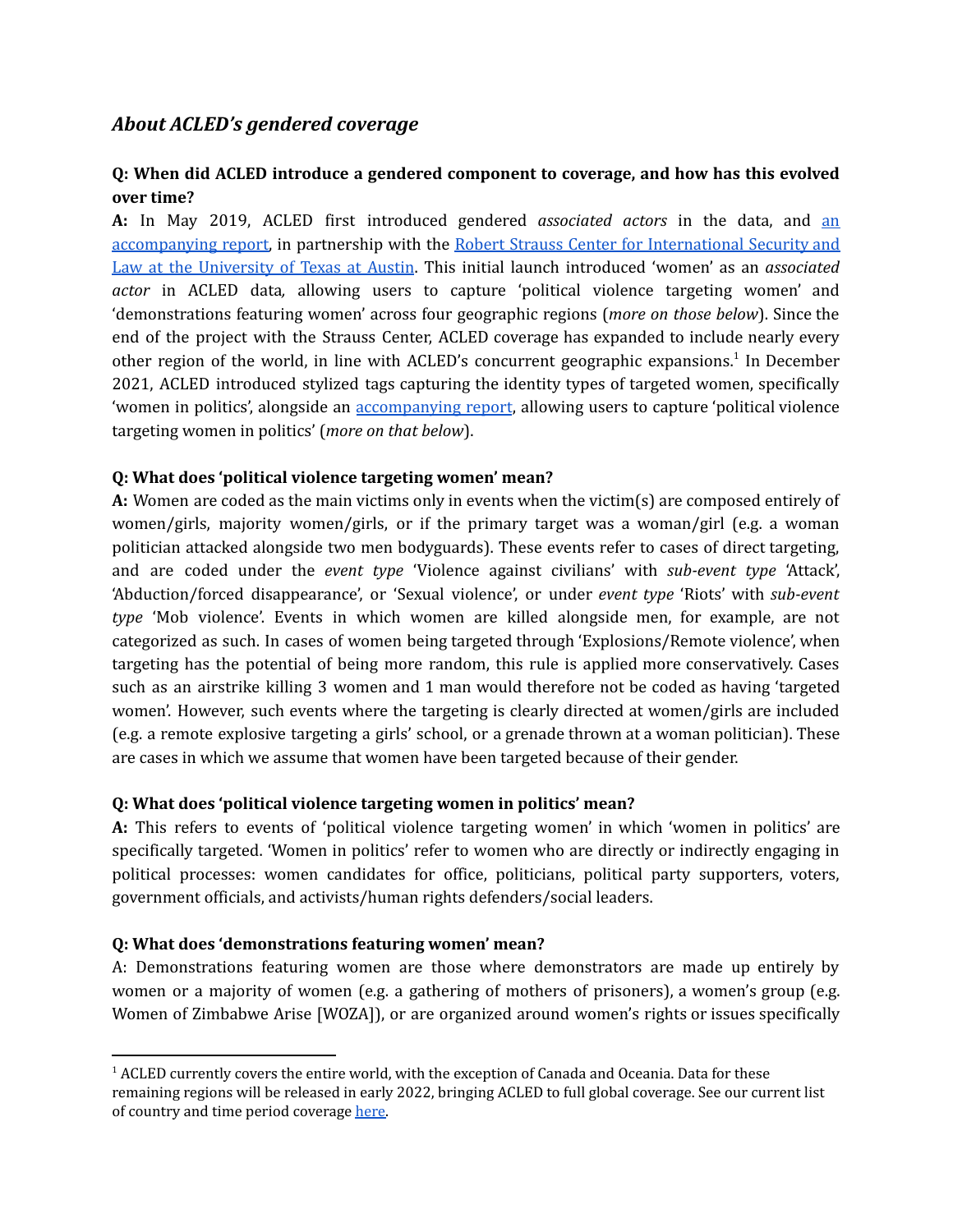(e.g. women's reproductive rights, or policies around women's clothing). Events in which women are simply demonstrating alongside men, for example, are not categorized as such.

#### <span id="page-3-0"></span>**Q: Do these data capture all types of violence that women face?**

**A:** No. Only political/public violence is included. Domestic, interpersonal, or intimate partner violence is excluded. Additionally, only physical violence (or an attempt at physical violence, such as a failed assassination attempt) is included; this includes sexual violence (*for more, see [this](https://acleddata.com/download/35214/) [methodology](https://acleddata.com/download/35214/) primer*). Threats of physical violence or intimidation are excluded (such as psycho-social violence, or online violence). **The totality of all violence women face stretches far beyond the subset of violence captured in the data here.**

#### <span id="page-3-1"></span>**Q: Does 'political violence' refer to 'people in politics'?**

**A:** Not necessarily. ACLED defines 'political violence' as "the use of force by a group with a political purpose or motivation" (*see the ACLED [Codebook](https://acleddata.com/download/2827/)*). While this can include violence that involves or targets those 'in politics' — like politicians — it does not always nor need to involve such agents.

#### <span id="page-3-2"></span>**Q: Does ACLED disaggregate events by gender?**

A: No. This is not a gender disaggregation of the ACLED dataset. It should not be assumed that events in which women are not coded as an *associated actor* did not involve women; those can be events in which reports do not note the gender of the victim(s), or may be events in which women were killed alongside men.

#### <span id="page-3-3"></span>**Q: Does ACLED disaggregate fatalities by gender?**

A: No. This is not a gender disaggregation of the ACLED dataset. It should not be assumed that all fatalities in events categorized as violence targeting women were necessarily women. Women may be targeted and killed alongside men; for example, a case in which a woman politician is killed alongside two of her men bodyguards would be categorized as 'violence targeting women' and would be coded with three fatalities, even though not all three of those fatalities are women. In turn, it should also not be assumed that all fatalities in events *not* categorized as 'political violence targeting women' are men victims. Women can be killed alongside men, such as by an airstrike or as a result of live fire targeting labor demonstrators. Hence, some of the fatalities from such events can indeed also be women. Furthermore, it is important to remember that fatality numbers are frequently the most biased and poorly reported component of conflict data. (*For more on ACLED methodology around the coding of fatalities, see this [primer.](https://acleddata.com/acleddatanew/wp-content/uploads/dlm_uploads/2020/02/FAQs_-ACLED-Fatality-Methodology_2020.pdf)*)

# <span id="page-3-4"></span>*The scope of the data*

#### <span id="page-3-5"></span>**Q: Women can be perpetrators of violence too and not just victims. Is this captured in these data?**

**A:** No. Within this initiative, only political violence in which women are *targeted* is included. Perpetrators of violence that involve women, such as the Free Women's Units of the Kurdistan Workers' Party (PKK-YJA STAR), are not coded with an *associated actor* category denoting 'women' as part of this coding structure. This means that suicide bombings *by women*, for example, are not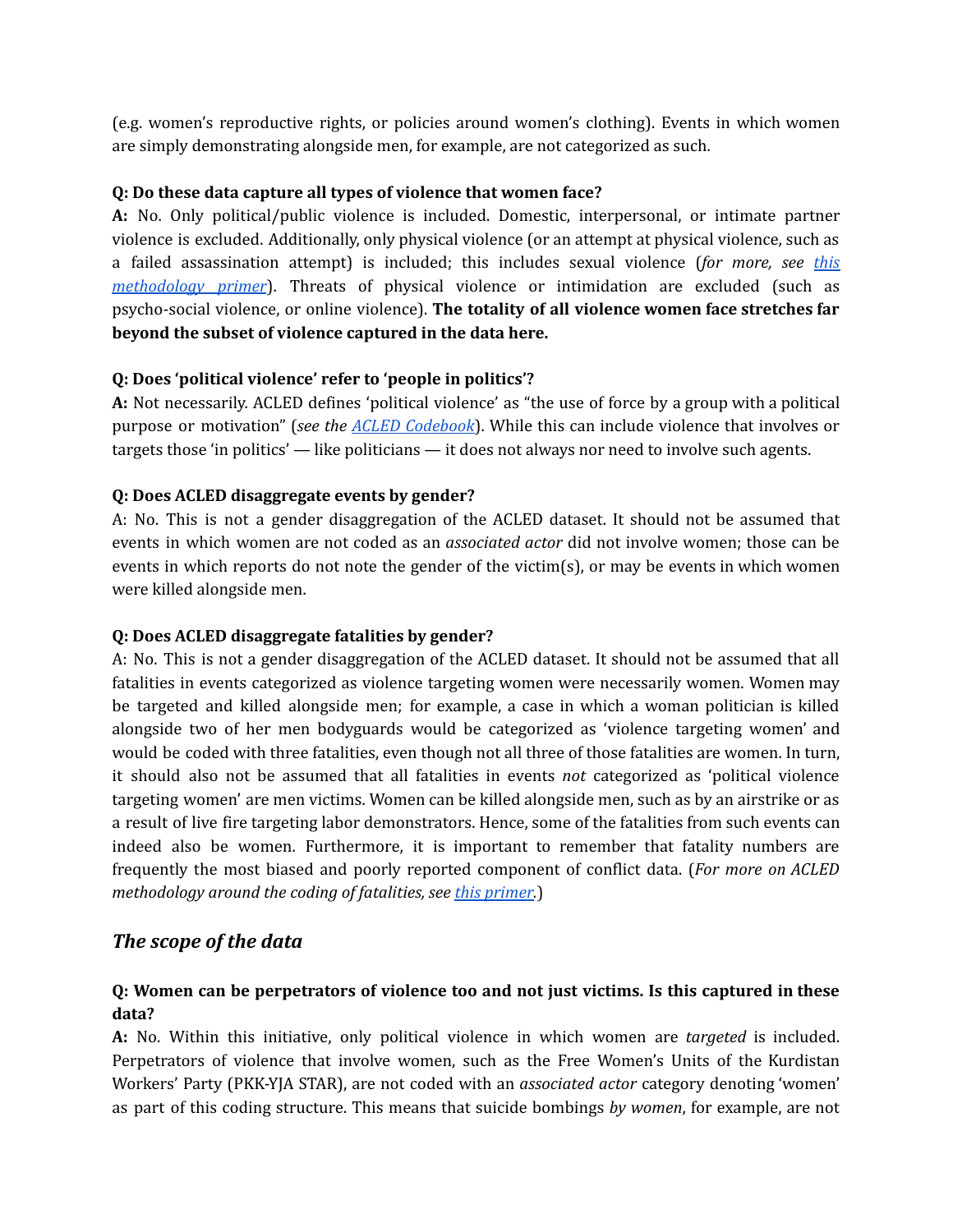included as 'political violence *targeting* women'; in such an example, a suicide bomber's *targets* are what determines whether an attack is categorized as such or not.

#### <span id="page-4-0"></span>**Q: Can these data help me understand how much violence women face?**

**A:** No. The data here capture political violence *targeting* women — which is not equivalent to all political violence *against* women. For example, an airstrike on a town may kill both men and women; the women in this case were not specifically targeted over the men, rather civilians more generally were targeted. Such a case would not be specifically categorized as 'political violence targeting women' here. A number of other types of violence that women face — such as private, domestic, interpersonal, or intimate partner violence, as well as criminal violence, and non-physical violence (e.g. psycho-social, threats, intimidation, etc.) — are also not included here (*for more on that, see below*). Furthermore, it is important to note that underreporting of violence targeting women by victims is common due to backlash or normative concerns and this should be considered when drawing conclusions from the data. As is the same for all datasets, coverage within the ACLED dataset is limited to what has been reported in some capacity. **As such, these data should** *not* **be used to understand** *all* **violence women face; that is a much larger set of information.**

#### <span id="page-4-1"></span>**Q: Can these data tell me how many women have been targeted?**

**A:** No. ACLED is an event-based dataset, meaning that each entry in the dataset is an 'event'; events are denoted by the involvement of designated actors, occurring in a specific named location and on a specific day. When recording 'political violence targeting women', an event can involve one to many victims: three women killed by a soldier in a specific town on a certain day is collected as a single event; a girls' school attacked in a specific town on a certain day is coded the same way. The number of *events* should therefore not be conflated with the number of *victims –* in the same way that the number of violent events in the ACLED dataset should not be conflated with the number of fatalities*.* These capture different trends.

#### <span id="page-4-2"></span>**Q: Can these data help me understand how often women demonstrate?**

**A:** No. The data here capture demonstrations *featuring* women or women's issues — these are not equivalent to demonstrations *involving* women. Demonstrations featuring women are those in which the demonstrators are made up entirely by women or a majority of women (e.g. a gathering of mothers of prisoners), a women's group (e.g. Women of Zimbabwe Arise [WOZA]), or organized around women's rights specifically (e.g. women's reproductive rights, or policies around women's clothing). Demonstrations which would not be categorized as 'featuring women' might include, for example, a protest around labor rights involving both men and women; the women in this case were not necessarily a majority, nor were they advocating for 'women's rights' in particular. **These data should** *not* **be used to understand the** *full* **involvement of women in social movements; that is a much larger set of information.**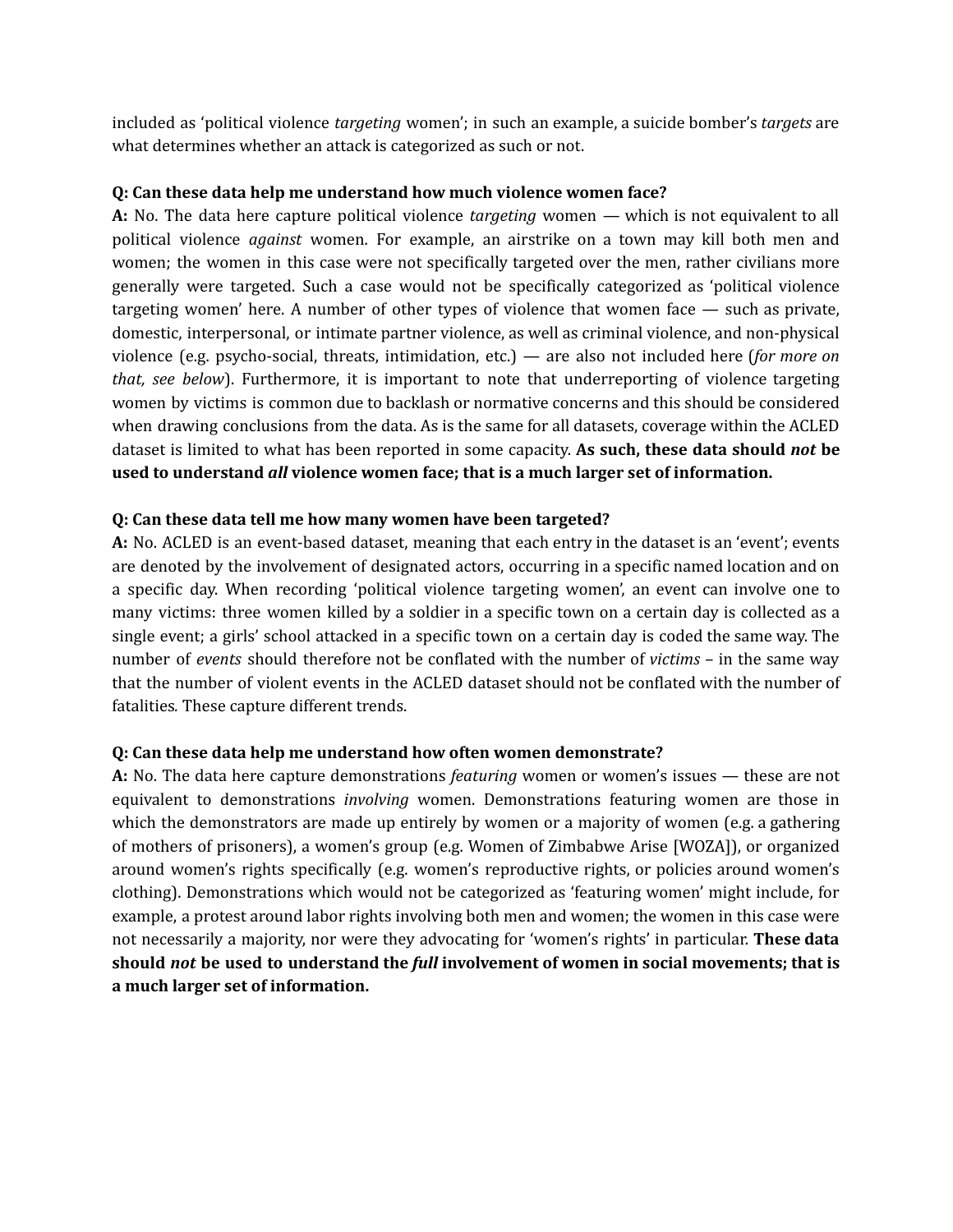# *The targets of violence*

### <span id="page-5-0"></span>**Q: Who can the targets of 'political violence targeting women' be?**

A: Women (including trans-women,<sup>2</sup> when reported) and girls are included as victims. This means that 'women in politics' are coded, as are other categories of women (*for more on these categories, see below*). Women are coded as an *associated actor* when their gender is a salient identity in their targeting. Gender will not be the salient identity in every instance of political violence against women. Salient identities are not fixed in time and space; the intersectional nature of identities means that different aspects of one's identity may be salient at different times, places, and contexts.

#### <span id="page-5-1"></span>**Q: What about men? Are they included as an** *associated actor* **when they are targeted?**

**A:** Men are included as an *associated actor* when their gender is a salient identity in their targeting — this means when they are the victims of sexual violence specifically and can be included as *associated actor* in those events.

#### <span id="page-5-2"></span>**Q: Do these data capture political violence targeting '***women in politics***'?**

**A:** 'Political violence targeting women' (PVTW) is not limited to just 'women in politics'. All political/public physical violence targeting women is included, regardless of the specific occupation of the victim. However, the subset of events referred to as 'political violence targeting women in politics' specifically refers to the subset of PVTW which targets 'women in politics'; this includes women candidates for office, politicians, political party supporters, voters, government officials, and activists/human rights defenders/social leaders. Users can identify the relevant events in which such women are targeted by using stylized tags — such as "[women targeted: politicians]" — which appears at the end of the event summary in the *Notes* column. These categories/tags are not mutually exclusive; when multiple identity categories apply, all relevant tags will be included. For example, if a political party supporter is attacked while casting her vote, the event will be tagged as "[women targeted: political party supporters] [women targeted: voters]". A list of these six identity types, their definitions, and the format of the stylized tag in the *Notes* column in the data can be found below:

- Candidates for office *[women targeted: candidates for of ice]*
	- Women who are running in an election to hold a publicly elected government position; this position can be in local, regional, or national government. This includes, but is not limited to, incumbent candidates.
- Politicians *[women targeted: politicians]*
	- Women who currently serve in an elected position in government, regardless of whether that government is at the local, regional, or national level.
- Political party supporters *[women targeted: political party supporters]*
	- Women who contribute to, endorse, and/or act in support of a political party or candidate that extends outside of voting, via membership, participation in party events, monetary donations, or other forms of support. This also includes women

<sup>&</sup>lt;sup>2</sup> ACLED includes an LGBT identity category, when salient and reported, along the same lines outlined here.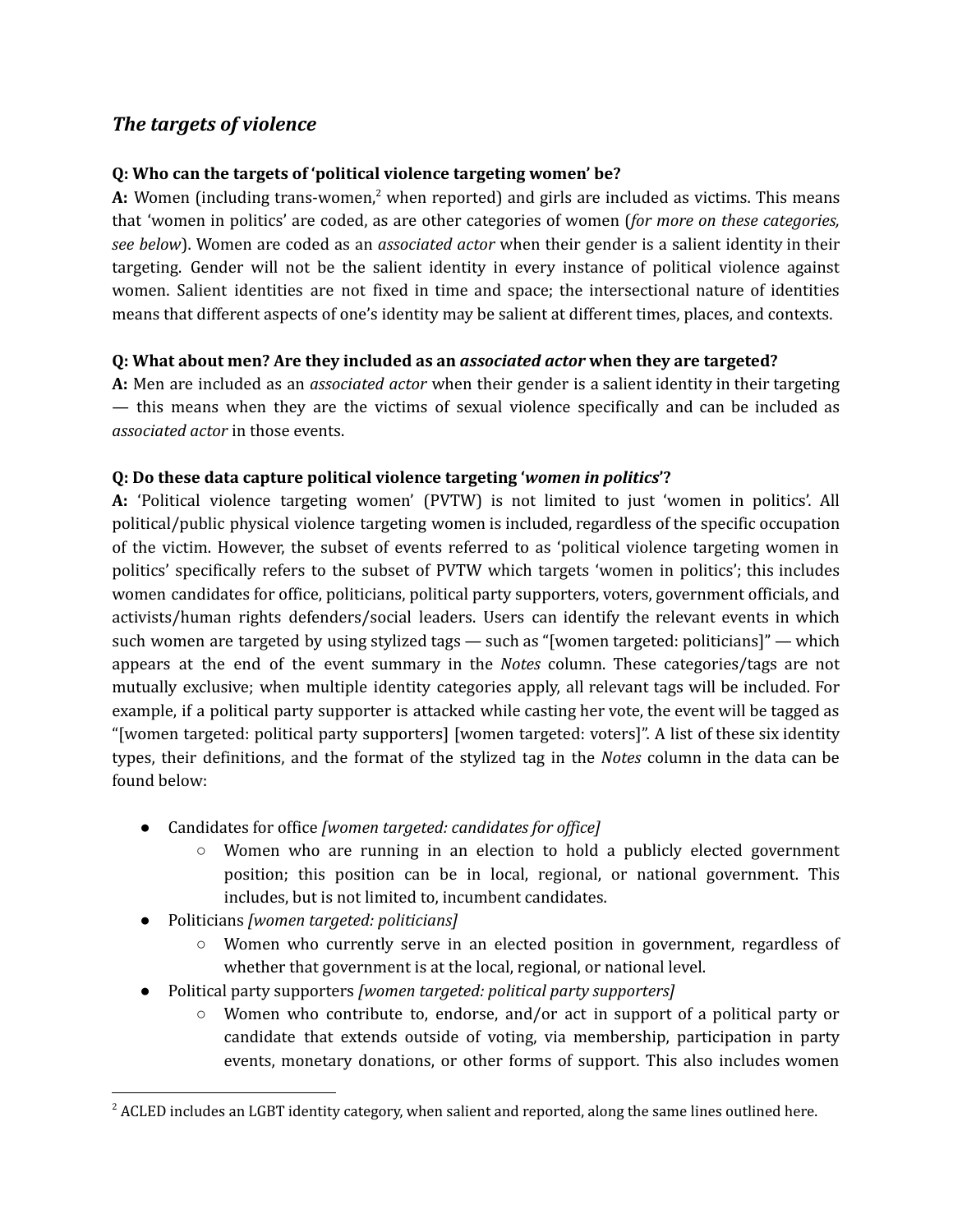who refuse to act, endorse, or support a specific political party or candidate, regardless of whether or not their preferred party or candidate is listed.

- Voters *[women targeted: voters]*
	- Women who are actively participating in, have actively participated in, or attempt to actively participate in local, state/regional, and/or national elections or referendums. Active participation refers specifically to registering to vote or casting a ballot in an election.
- Government officials *[women targeted: government of icials]*
	- $\circ$  Women who work for the local, regional, or national government in a non-partisan capacity. This includes public/civil servants, local authorities, or non-partisan political appointments, such as judges. This also includes women who work to support the proper functioning of elections; electoral assistance groups include independent and/or non-partisan poll workers or poll monitors.
- Activists/human rights defenders/social leaders *[women targeted: activists/human rights defenders/social leaders]*
	- **○** Women who peacefully advocate for a specific social cause and/or actively promote the expansion or protection of human rights. These rights can include women's rights, civic rights, environmental rights, and more. This also includes social leaders, who are often prominent, local activists known for their community advocacy.

# <span id="page-6-0"></span>**Q: What other identity types of targeted women are captured, beyond 'women in politics'?**

**A:** In addition to six categories of 'women in politics' outlined above, other identity types are also captured. Three of these identity types are captured as stylized tags — such as "[women targeted: relatives of targeted groups or persons]" — which appear at the end of the event summary in the *Notes* column. A list of these three identity types, their definitions, and the format of the stylized tag in the *Notes* column in the data can be found below.

- Relatives of targeted groups or persons *[women targeted: relatives of targeted groups or persons]*
	- $\circ$  Women who are subject to violence as a result of who they are married to, the daughter of, related to, or are otherwise personally connected to (e.g. candidates, politicians, social leaders, armed actors, voters, party supporters, etc.).
- Accused of witchcraft/sorcery *[women targeted: accused of witchcraft/sorcery]*
	- Women accused of witchcraft or sorcery, or other mystical or spiritual practices that are typically considered taboo or dangerous within some societies (excluding women who serve as religious leaders in religious structures that are typically not viewed as taboo or dangerous, such as nuns, female priests, or shamans).
- Girls *[women targeted: girls]*
	- $\circ$  Girls who are under the age of 18; they may be specifically referred to by age or explicitly referred to as a child/girl.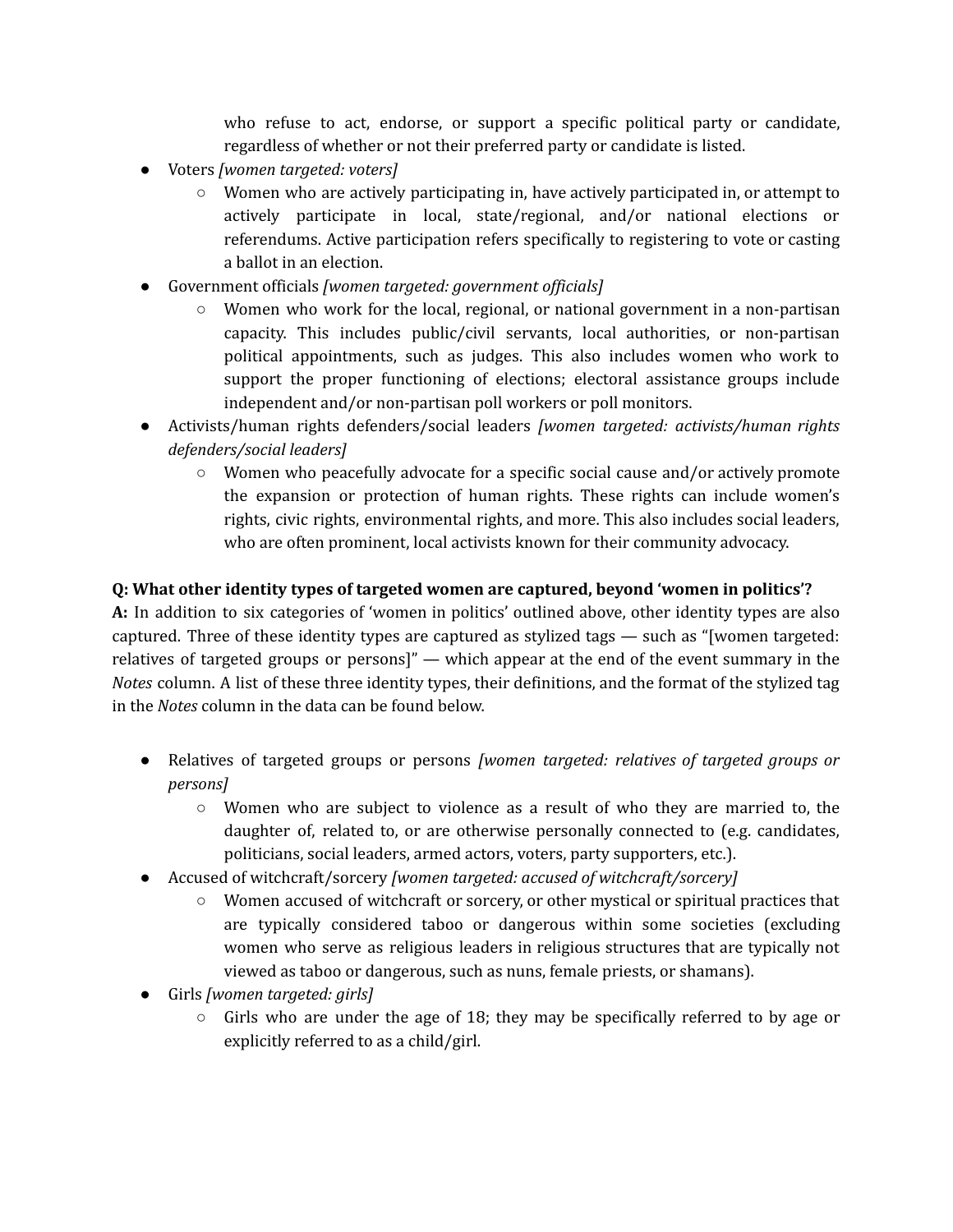Other identity types (e.g. journalists, ethnic identity, religious identity, students, etc.) can be found in the *associated actor* column alongside the 'Women (COUNTRY)' *associated actor*. (*For more on* associated actors*, see the ACLED [Codebook.](https://acleddata.com/download/2827/)*)

# <span id="page-7-0"></span>*Coverage in both time and space*

#### <span id="page-7-1"></span>**Q: What countries and regions are covered in these data?**

**A:** All countries covered by ACLED are included *(please reference ACLED's [coverage](https://acleddata.com/download/4404/) list for the latest information).*

# <span id="page-7-2"></span>**Q: Can I do regional comparisons of 'political violence targeting women' or 'demonstrations featuring women'?**

**A:** Yes, with certain caveats. It is important to note that ACLED's coverage of regions over time is not uniform. ACLED began as an African data project and data covering the African continent span back the farthest. Geographic expansions since then extend coverage for new regions back in time only to a certain point, as resources allow. It is imperative to keep this in mind when reviewing trends across regions over time so as not to introduce an artificial spike into the data with the introduction of new regions into the timeline *(please reference ACLED's [coverage](https://acleddata.com/download/4404/) list for further information).* It is important for the user to ensure they are comparing countries across periods of time that are equally covered (e.g. do not compare trends from 1997 to present between Burundi, where coverage extends back to 1997, and Syria, where coverage extends back to 2017).

#### <span id="page-7-3"></span>**Q: What time period is covered in these data?**

**A:** Temporal coverage across regions of ACLED coverage varies (*see above*). Once ACLED begins coverage of a country, it is continuously covered — regardless of whether it is a war-time context or election period specifically.

# <span id="page-7-4"></span>*Data accessibility*

# <span id="page-7-5"></span>**Q: How do I determine which ACLED events are 'political violence targeting women', or 'demonstrations featuring women', or 'political violence targeting women in politics'?**

**A: '**Political violence targeting women' events are denoted with 'Women (COUNTRY)' as an *associated actor* to civilians (i.e. appearing in the *Associated Actor 1* or *Associated Actor 2* columns in the data). Of these, 'political violence targeting women in politics' refer to those events in which one of the respective stylized tags (e.g. [women targeted: candidates for office], [women targeted: politicians], [women targeted: political party supporters], [women targeted: voters], [women targeted: government officials], or [women targeted: activists/human rights defenders/social leaders]) appears in the *Notes* column in the data. 'Demonstrations featuring women' events are denoted with 'Women (COUNTRY)' as an *associated actor* to protesters or rioters (i.e. appearing in the *Associated Actor 1* or *Associated Actor 2* columns in the data). Each week, all such events are disaggregated into a [curated](https://www.acleddata.com/curated-data-files/) data file that can be accessed more easily for those interested in working with only that subset of data.